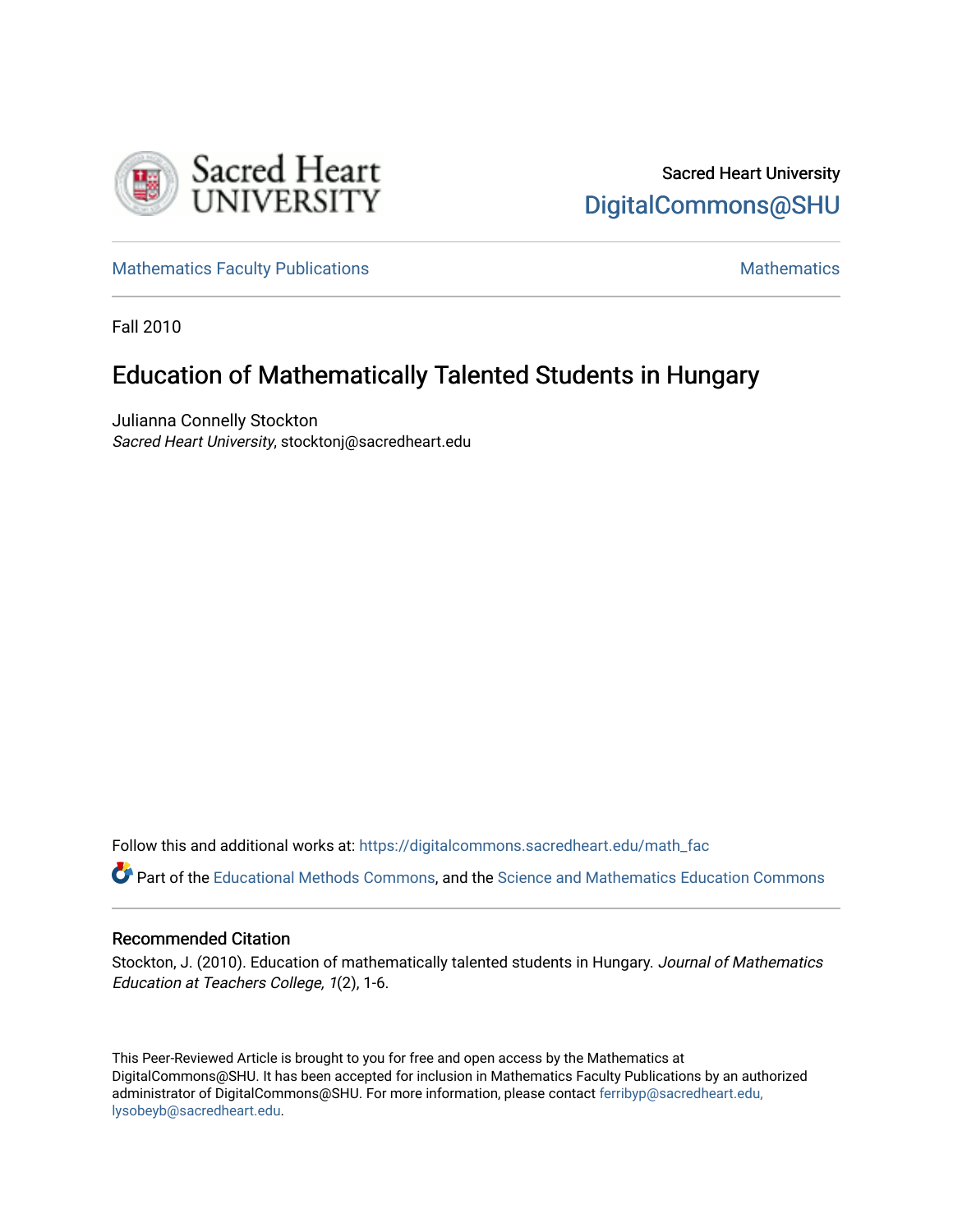# Journal of Mathematics Education at Teachers College

Fall – Winter 2010

A CENTURY OF LEADERSHIP IN MATHEMATICS AND ITS TEACHING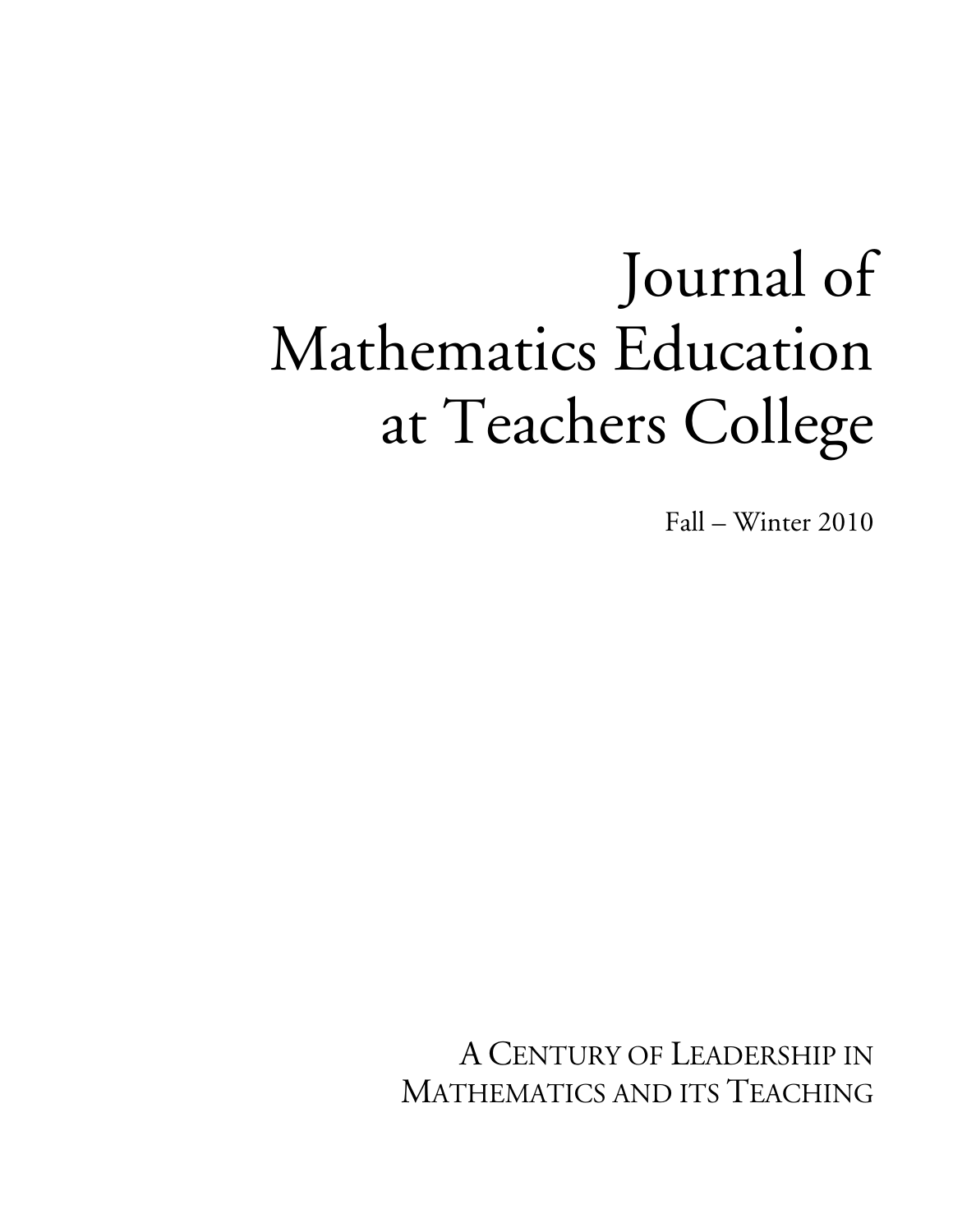© Copyright 2010 by the Program in Mathematics and Education Teachers College Columbia University in the City of New York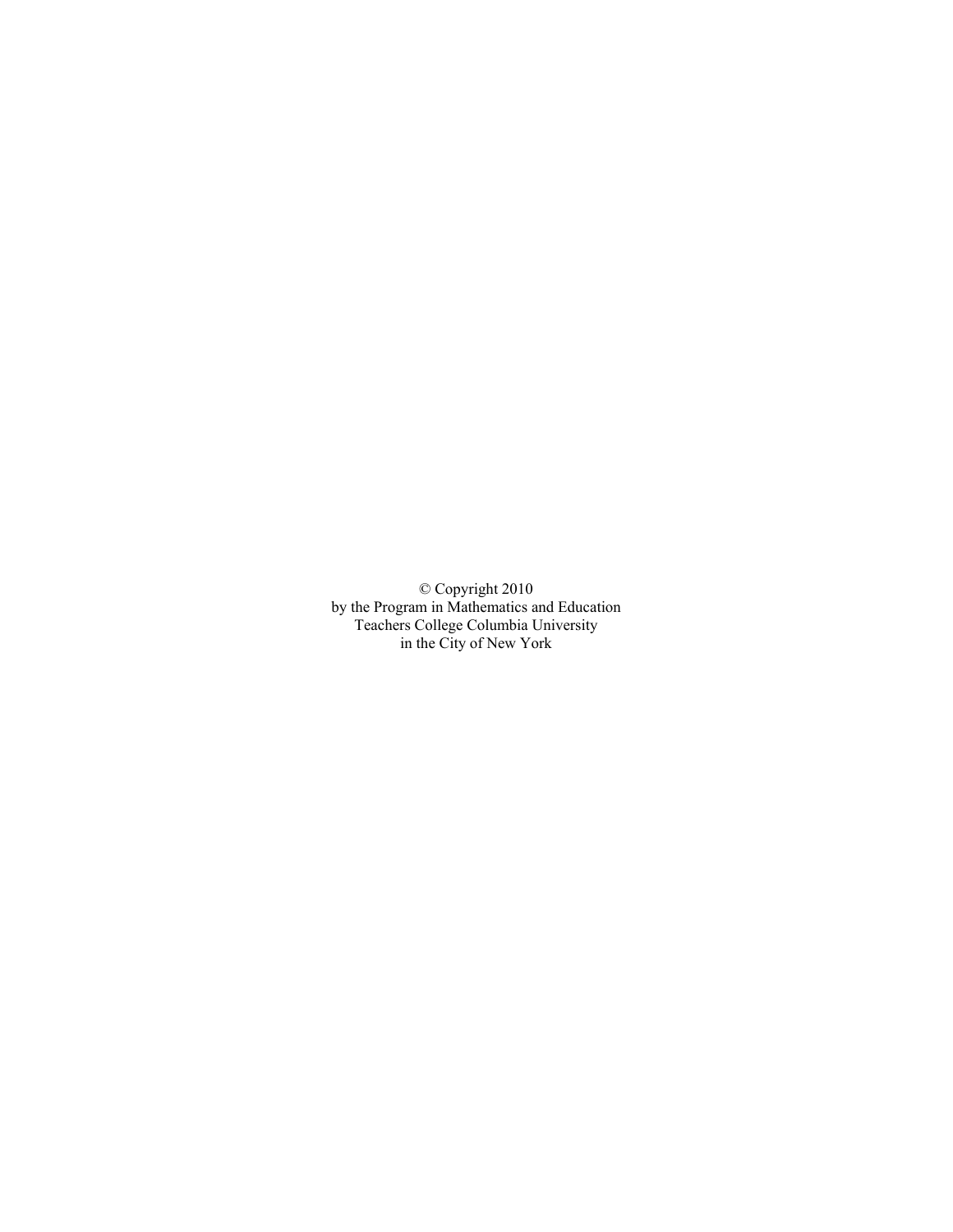# TABLE OF CONTENTS

## Foreword

**v Honoring the Past—Anticipating the Future**  *J. Philip Smith, Bruce R. Vogeli, Erica Walker* 

## Preface

**vi International Comparisons in Mathematics Education in an Increasingly Globalized World**  *Julianna Connelly Stockton* 

# Articles

- **1 Education of Mathematically Talented Students in Hungary**  *Julianna Connelly Stockton, Sacred Heart University* **7 Comparison of the Classroom Practices of Finnish and Icelandic Mathematics Teachers**  *Lasse Savola, Fashion Institute of Technology—SUNY*
- **14 A Recipe for Success: A Comparative View of Mathematics Teacher Education in Finland and Singapore**  *Berglind Gísladóttir and Björg Jóhannsdóttir Teachers College Columbia University*
- **18 Bourbaki at Seventy-Five: Its Influence in France and Beyond**  *Alexander Munson, Teachers College Columbia University*
- **22 Hua Loo-keng and the Movement of Popularizing Mathematics in the People's Republic of China**  *Jean W. Richard, Borough of Manhattan Community College, The City University of New York*
- **28 Irish-Medium Language Immersion Programs' Effects on Mathematics Education**  *Diane R. Murray, Teachers College Columbia University*
- **33 The Analysis on the Length and Content Changes on Secondary Mathematics Textbooks in North Korea**  *Hoyun Cho, Teachers College Columbia University*
- **42 The Bologna Effect**  *Nicole Taylor-Buckner, Teachers College Columbia University*
- **46 High Achievement in Mathematics Education in India: A Report From Mumbai**  *Manya Raman, Umeå University, Sweden*
- **52 Exploring Motivational Factors for Educational Reform: Do International Comparisons Dictate Educational Policy?**  *AJ Stachelek, Teachers College Columbia University*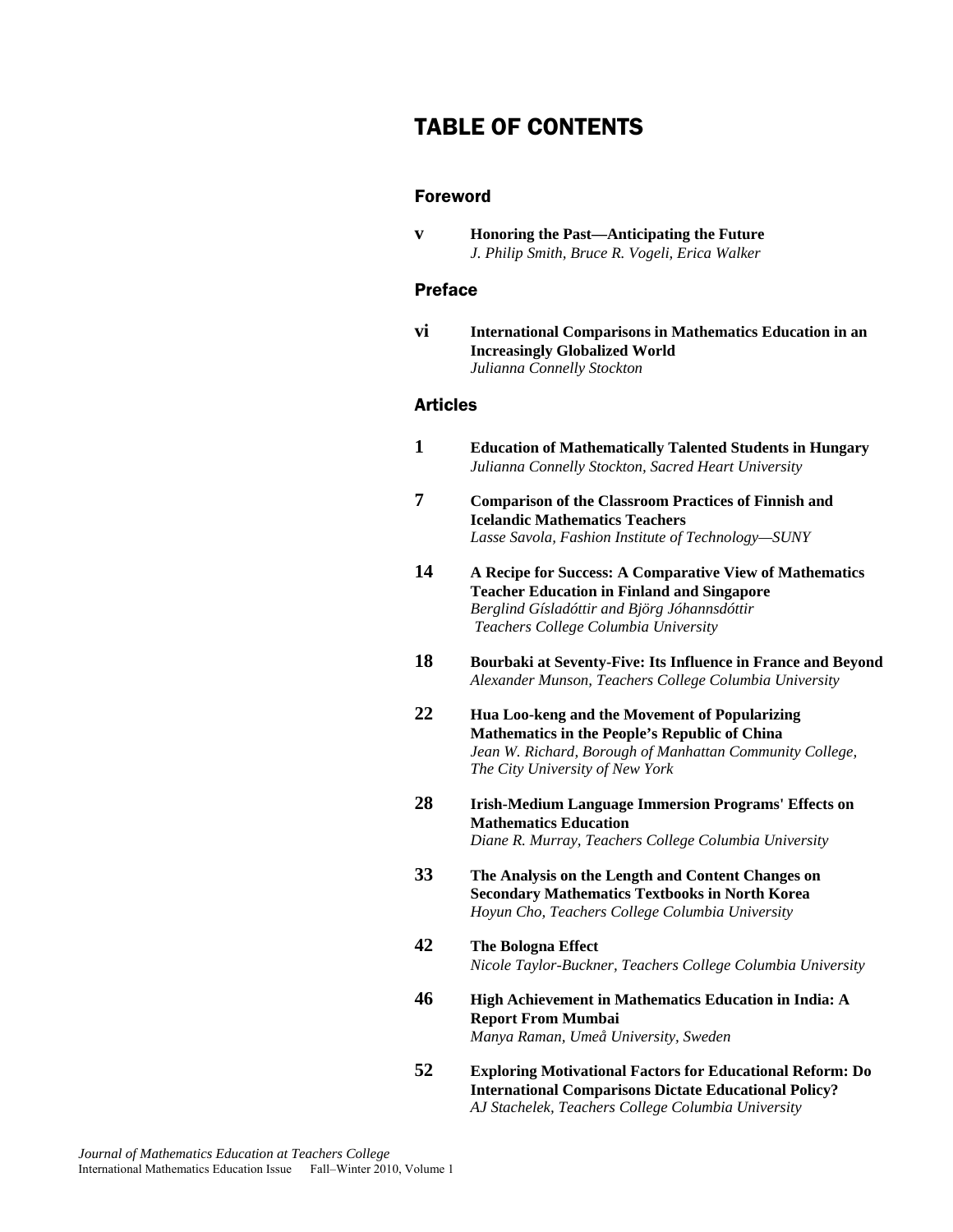# TABLE OF CONTENTS, continued

# 56 NOTES FROM STUDY TOURS

*Stuart Weinberg* 

**Finland and Iceland**  *Robin Kalder* 

 **Korea**  *Chi Vu* 

 **China**  *Julia Henderson* 

 **Nepal and Tibet**  *Mikyong Cho* 

 **Southeast Asia**  *Edward Ham* 

 **Budapest and Prague**  *Elizabeth Frazier* 

 **Guatemala**  *Elida Wylie* 

 **Argentina**  *Margaret Rizon* 

 **Australia**  *Frank Cowie*

 **Russia**  *Ronny Kwan Eu Leong* 

# **Other**

# 68 ABOUT THE AUTHORS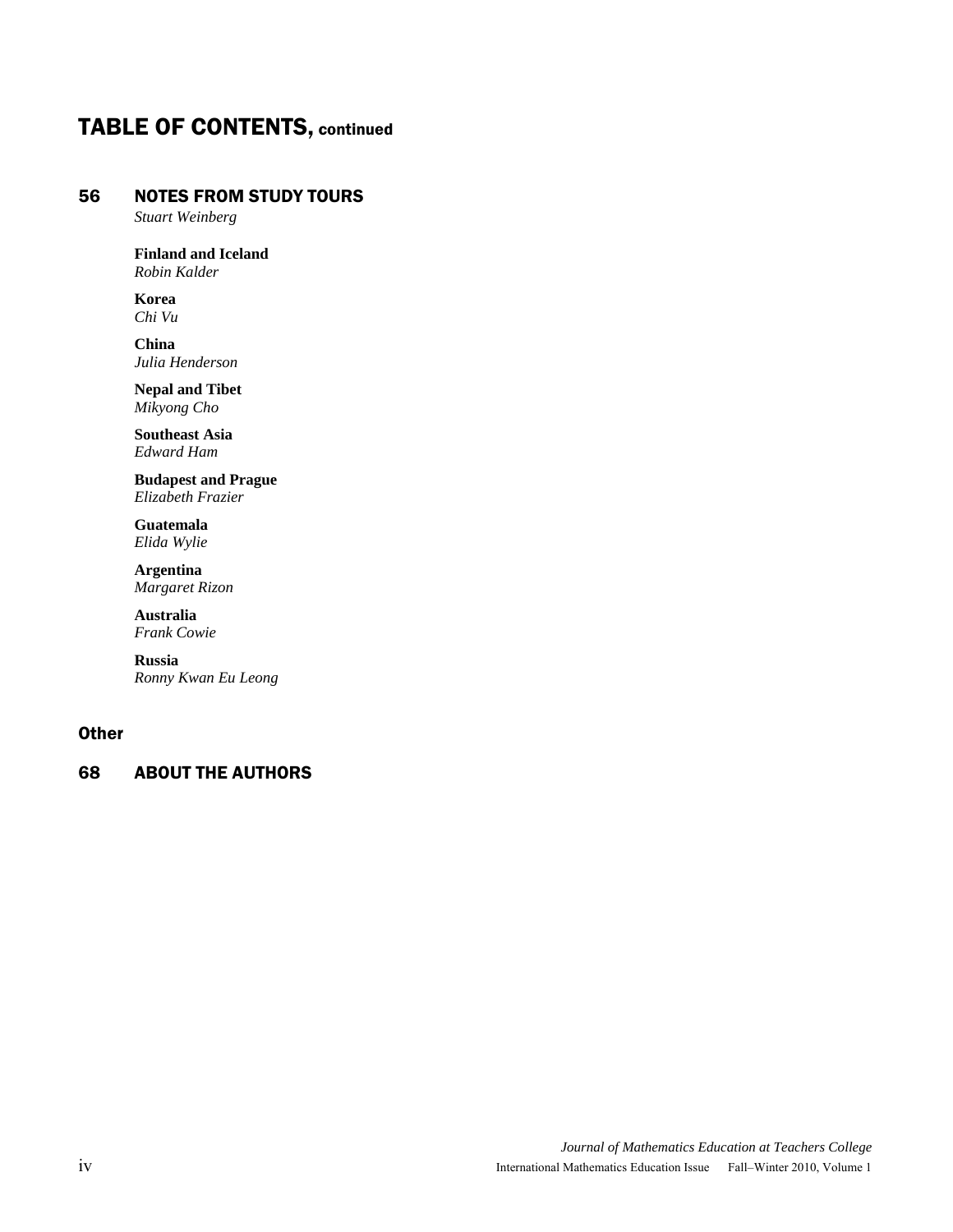# The *Journal of Mathematics Education at Teachers College* is a publication of the Program in Mathematics and Education at Teachers College Columbia University in the City of New York.

Guest Editor

Dr. Julianna Connelly Stockton

## Editorial Board

Dr. Philip Smith Dr. Bruce Vogeli Dr. Erica Walker

#### Corresponding Editor

Ms. Krystle Hecker

#### On-Line Editor

Ms. Diane R. Murray

#### Layout

Ms. Sonja Hubbert

#### Photo Editor and Cover Design

Mr. Mark Causapin

This issue's cover and those of future issues will honor past and current contributors to the Teachers College Program in Mathematics. Photographs are drawn from the Teachers College archives and personal collections.

This issue honors Dr. Alexander P. Karp, an Associate Professor in the Program in Mathematics at Teachers College. A native of St. Petersburg, Russia who is the author of more than one hundred publications including textbooks used throughout Russia, Professor Karp represents Teachers College at meetings and conferences throughout the world as well as through his role as managing editor of the *International Journal for the History of Mathematic Education*.

Former Teachers College Professor and Mathematics Education Chair, Howard Franklin Fehr, was among the most influential mathematics educators of his era. Through his many international contacts, he was the organizer of conferences, projects, and publications including the Congresses of Mathematics Education, a seminal conference on Needed Research in the field, and curriculum initiatives including the Secondary School Mathematics Curriculum Improvement Study.

#### Aims and Scope

The *JMETC* is a re-creation of an earlier publication by the Teachers College Columbia University Program in Mathematics. As a peer-reviewed, semiannual journal, it is intended to provide dissemination opportunities for writers of practice-based or research contributions to the general field of mathematics education. Each issue of the *JMETC* will focus upon an educational theme. Themes planned for the 2011 issues are: *Mathematics Curriculum* and *Technology. JMETC* readers are educators from pre K-12 through college and university levels, and from many different disciplines and job positions teachers, principals, superintendents, professors of education, and other leaders in education. Articles to appear in the *JMETC* include research reports, commentaries on practice, historical analyses and responses to issues and recommendations of professional interest.

#### Manuscript Submission

*JMETC* seeks conversational manuscripts (2,000-2,500 words in length) that are insightful and helpful to mathematics educators. Articles should contain fresh information, possibly research-based, that gives practical guidance readers can use to improve practice. Examples from classroom experience are encouraged. Articles must not have been accepted for publication elsewhere. To keep the submission and review process as efficient as possible, all manuscripts may be submitted electronically at www.tc.edu/jmetc.

**Abstract and keywords.** All manuscripts must include an abstract with keywords. Abstracts describing the essence of the manuscript should not exceed 150 words. Authors should select keywords from the menu on the manuscript submission system so that readers can search for the article after it is published. All inquiries and materials should be submitted to Ms. Krystle Hecker at P.O. Box 210, Teachers College Columbia University, 525 W. 120<sup>th</sup> St., New York, NY 10027 or at JMETC@tc.columbia.edu

#### Copyrights and Permissions

Those who wish to reuse material copyrighted by the *JMETC* must secure written permission from the editors to reproduce a journal article in full or in texts of more than 500 words. The *JMETC* normally will grant permission contingent on permission of the author and inclusion of the *JMETC* copyright notice on the first page of reproduced material. Access services may use unedited abstracts without the permission of the *JMETC* or the author. Address requests for reprint permissions to: Ms. Krystle Hecker, P.O. Box 210, Teachers College Columbia University,  $525$  W.  $120^{th}$  St., New York, NY 10027.

#### Library of Congress Cataloging-in-Publication Data

Journal of mathematics education at Teachers College p. cm. Includes bibliographical references. ISSN 2156-1397 EISSN 2156-1400 1. Mathematics—Study and teaching—United States—Periodicals QA11.A1 J963

**More Information is available online:** www.tc.edu/jmetc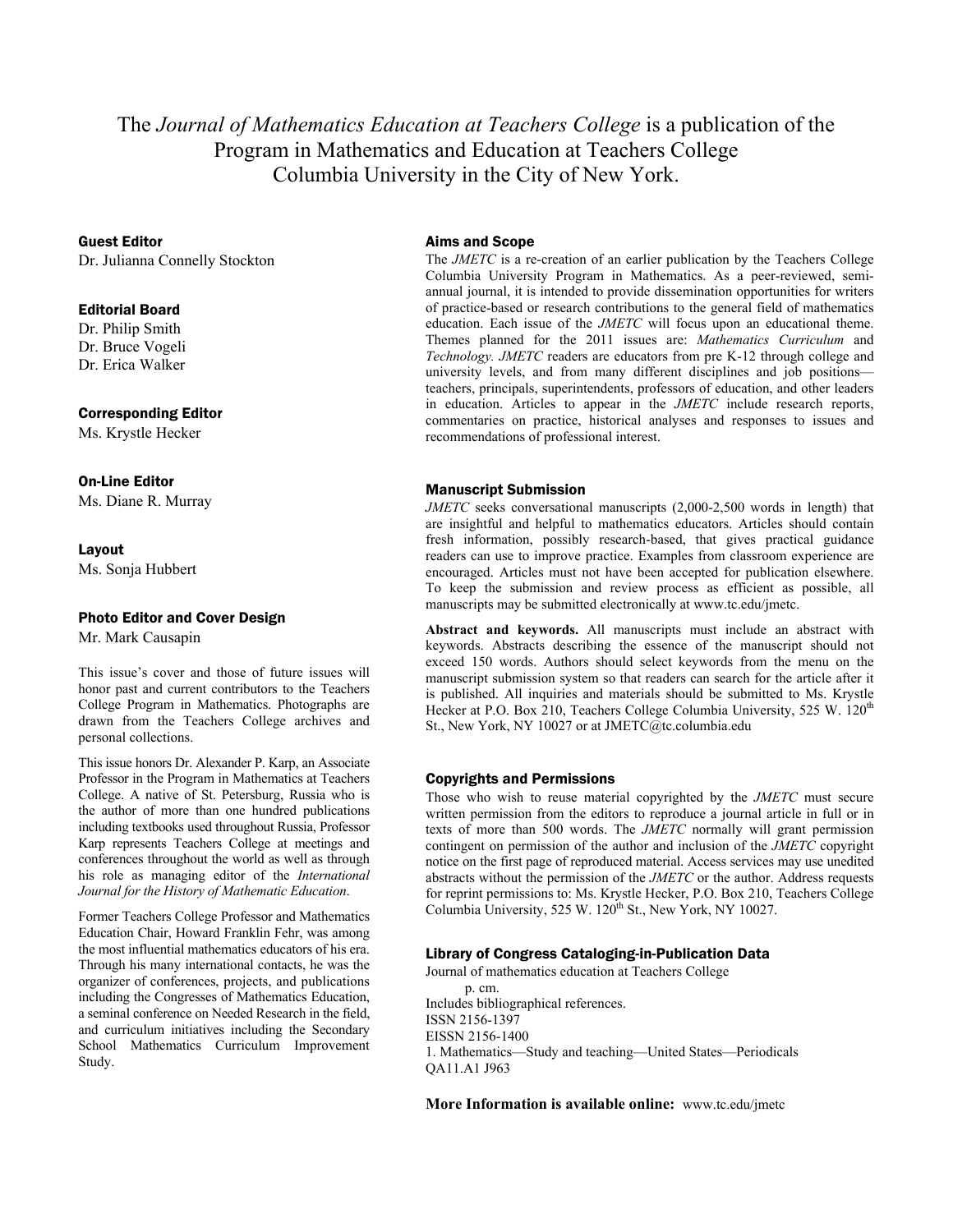#### Call for Papers

The "theme" of the spring issue of the *Journal of Mathematics Education at Teachers College* will be *Mathematics Curriculum*. This "call for papers" is an invitation to mathematics education professionals, especially Teachers College students, alumni and friends, to submit articles of approximately 2000-2500 words describing research, experiments, projects, innovations, or practices related to mathematics curriculum. Articles should be submitted to Ms. Krystle Hecker at jmetc@tc.edu by January 1, 2011. The spring issue's guest editor, Nicholas Wasserman, will send contributed articles to editorial panels for "blind review." Reviews will be completed by February 1, 2011, and final drafts of selected papers are to be submitted by March 1, 2011. Publication is expected in mid-April, 2011.

#### Call for Volunteers

This *Call for Volunteers* is an invitation to mathematics educators with experience in reading/writing professional papers to join the editorial/review panels for the spring 2011 and subsequent issues of *JMETC*. Reviewers are expected to complete assigned reviews no later than 3 weeks from receipt of the blind manuscripts in order to expedite the publication process. Reviewers are responsible for editorial suggestions, fact and citations review, and identification of similar works that may be helpful to contributors whose submissions seem appropriate for publication. Neither authors' nor reviewers' names and affiliations will be shared; however, editors'/reviewers' comments may be sent to contributors of manuscripts to guide further submissions without identifying the editor/reviewer.

If you wish to be considered for review assignments, please request a *Reviewer Information Form*. Return the completed form to Ms. Krystle Hecker at jmetc@tc.edu or Teachers College Columbia University, 525 W 120th St., Box 210, New York, NY 10027.

#### Looking Ahead

Anticipated themes for future issues are:

| Spring 2011 | Curriculum              |
|-------------|-------------------------|
| Fall 2011   | Technology              |
| Spring 2012 | Evaluation              |
| Fall 2012   | Equity                  |
| Spring 2013 | Leadership              |
| Fall 2013   | Modeling                |
| Spring 2014 | <b>Teaching Aids</b>    |
| Fall 2014   | <b>Special Students</b> |

#### TO OBTAIN COPIES OF *JMETC*

To obtain additional copies of *JMETC*, please visit the *Journal*'s website www.tc.edu/jmetc. The cost per copy delivered nationally by first class mail is \$5.00. Payment should be sent by check to *JMETC*, Teachers College Columbia University, 525 W 120th St., Box 210, New York, NY 10027.

Permission to make digital or hard copies of all or part of this work for personal or classroom use is granted without fee provided that copies are not made or distributed for profit or commercial advantage and that copies bear the full citation on the first page. Copyright for components of this work owned by other than The Program in Mathematics and Education must be honored. Abstracting with credit is permitted. To copy, to republish, to post on servers for commercial use, or to redistribute to lists requires prior specific permission. Request permission to publish from: JMETC@tc.columbia.edu.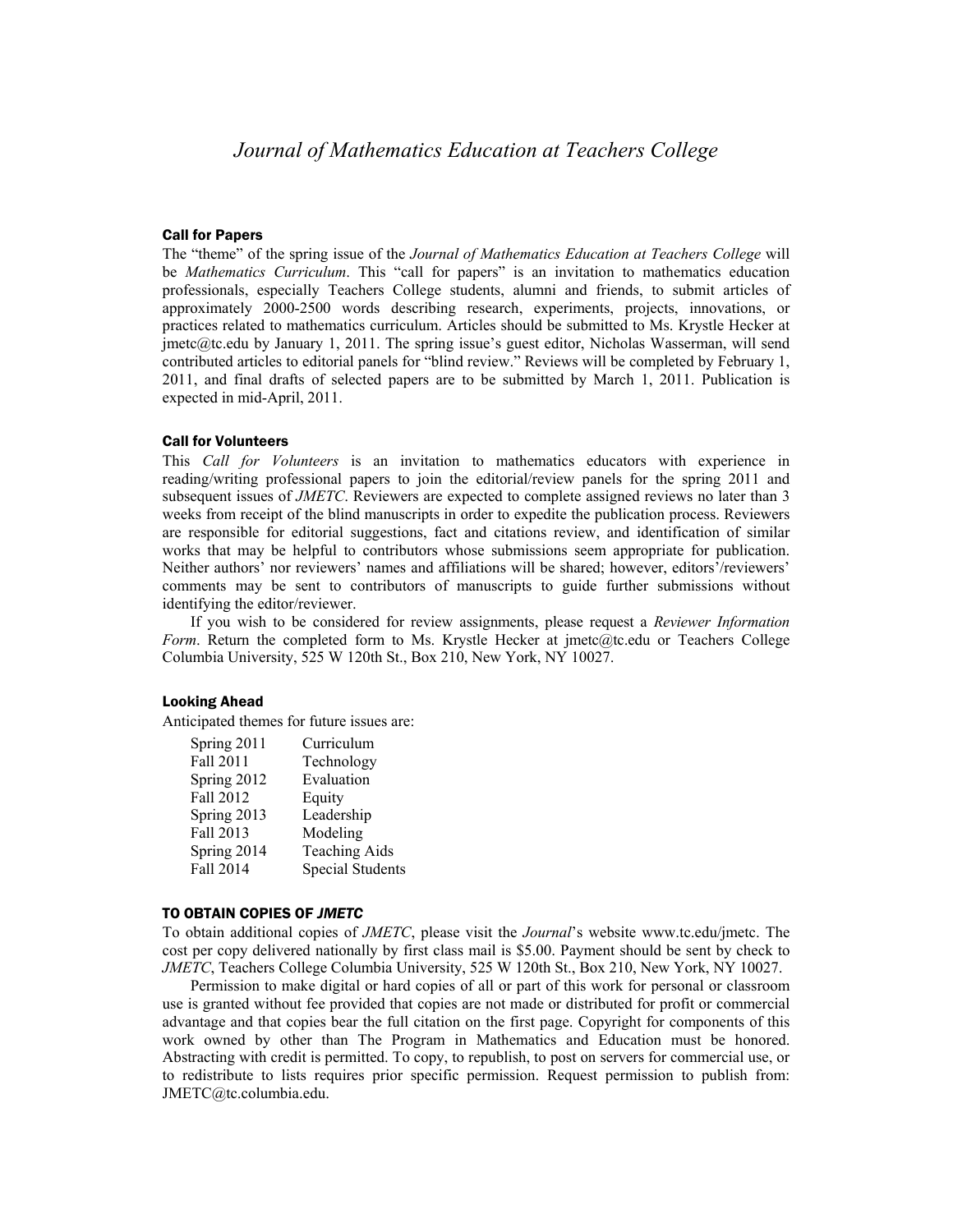# Education of Mathematically Talented Students in Hungary

# Julianna Connelly Stockton Sacred Heart University

Hungary is famous for its production of large numbers of highly talented mathematicians and physicists. This study explores the Hungarian system for educating mathematically talented secondary school students with the goal of identifying successful features that may be applicable to education in the United States. Highlights of the Hungarian approach include an emphasis on problem solving, problem posing, detailed explanation or proof for solutions, and development of mathematical creativity through the search for multiple solution paths.

## Introduction

Pál Erdős, Lipót Fejér, László Lovász, John von Neumann, George Pólya, Lajos Pósa, Eugene Wigner—are just a few of the many notable Hungarian mathematicians of the 20th century. In fact, Hungary has been cited as producing the "largest per capita number of mathematicians and physicists during the first half of the 20th century" (Vogeli, 1997, p. 11). One of the hallmarks of the Hungarian mathematics education system is the formation of special mathematics schools for exceptionally talented students. The origin of similar mathematics and science magnet schools in the United States and Russia has been traced back to the first special schools for mathematics in Budapest that were founded in the early part of the 20th century (Vogeli, 1997; Wieschenberg, 1984). Visits to schools such as Fazekas Gimnazium in Budapest reveal that these special schools are models of teaching mathematically gifted students in an environment focused on enrichment, creative problem solving, and rigorous mathematical discussion. Hungary's success on TIMSS, PISA, and other IEA studies has highlighted the value of learning from their mathematics education system:

From a participation perspective, the Hungarians have it both ways. Not only do they provide advanced mathematical experience to a large percentage of the cohort, and thereby increase dramatically the sum of mathematical knowledge in the culture, but they also do it without sacrificing the talents of their most capable students. As a model for both providing opportunity and creating a pool of talent, Hungary's bears scrutiny. (Kifer, 1989, p. 69)

## Methodology

This paper summarizes reflections from a larger study (Connelly, 2010) based on data collected from primary source documents and in-depth interviews with current leaders in the Hungarian mathematics education system.

Historical background information was gathered from ministry of education publications, mathematical and pedagogical professional journals, and earlier dissertations in the field. Examining textbooks and school entrance and leaving exams helped identify changes in the nature and level of mathematics and standards expected of Hungarian secondary school students. Individual school, camp, competition, and journal websites also provided information about their programs and offerings for mathematically talented students.

Interview subjects (referred to here as respondents A-H) were chosen based on their years of experience, knowledge of the system for mathematically talented students, and level of involvement with shaping these programs for the future. Interview participants included secondary school teachers from some of the special mathematics high schools in Budapest (many of whom had also been students in a special mathematics class themselves), as well as some mathematicians and professors who were members of the very first special mathematics class in Hungary. In addition to the eight full interviews conducted, personal communications took place with thirteen other teachers, mathematicians, and graduate students throughout the research process. These individuals will be referred to as respondents I-U. It is hoped that by combining a variety of objective sources such as exams and textbooks with the personal commentary from the interviews, the study will be able to paint a more full picture of the Hungarian mathematics education system for gifted students and how it compares to prevailing trends in the United States.

## Giftedness in Cultural Context

In general, some form of special education for talented students is something that Hungary and the United States have in common while few other dimensions are similar. It is also a relatively unique dimension—many countries have no provisions for educating gifted students. Often these differences stem from a country's political and cultural history or from an underlying difference in the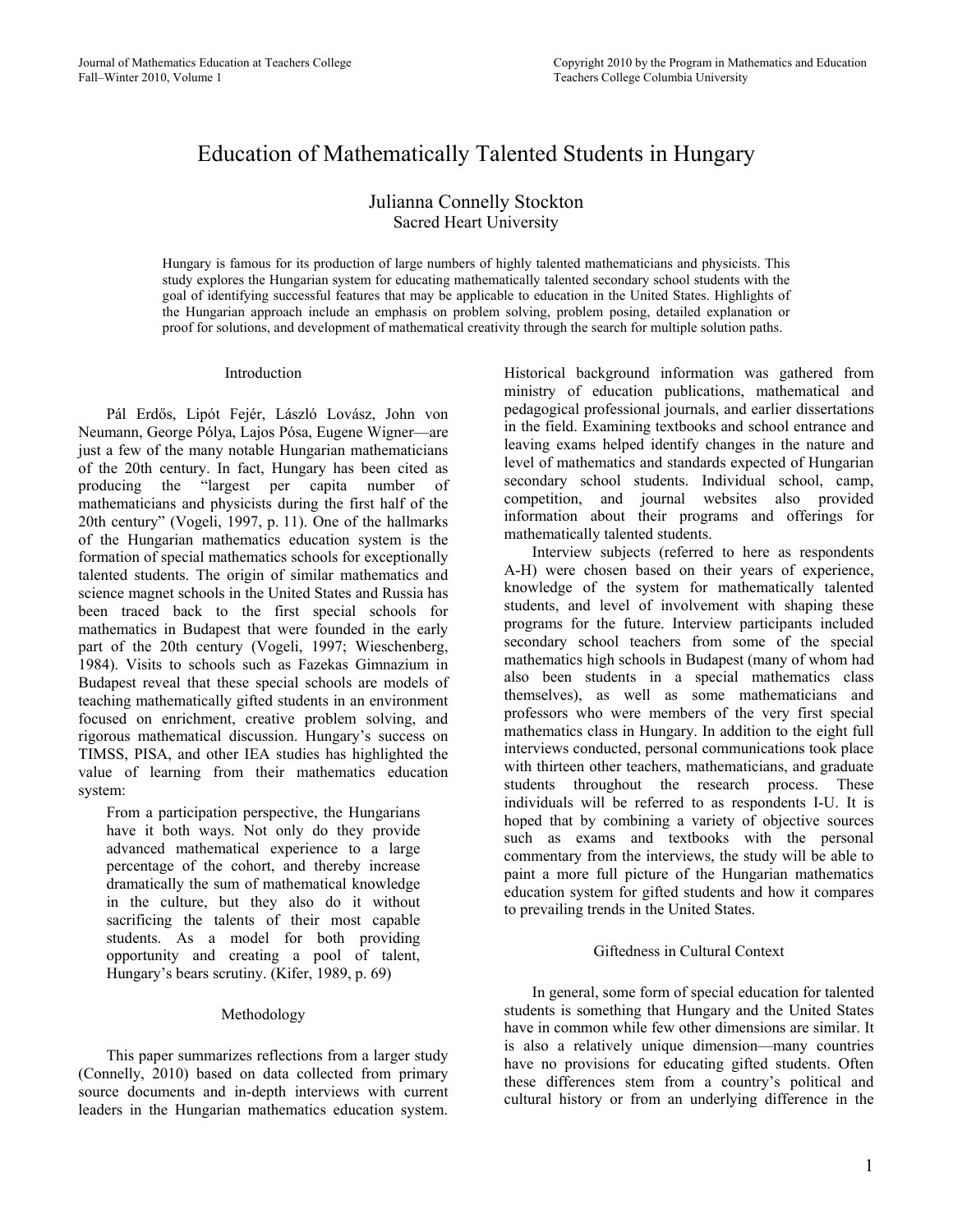conception of giftedness (Hernández de Hahn, 2000; Phillipson & McCann, 2007). In the United States and Canada, for example, it is commonly believed that differences in student achievement are the result of "natural endowments," whereas in many Asian countries the common belief is that differences in ability are the result of hard work and effort (Moon & Rosselli, 2000).

Conceptions of giftedness and the designs of gifted education programs also are strongly influenced by local political processes. In a democratic political system such as in the United States, there are alternating pushes toward excellence and egalitarianism (Tannenbaum, 2000). On the one hand, we pride ourselves on being a "land of opportunity," where anyone can "pull themselves up by their bootstraps" and achieve success regardless of race, gender, or socio-economic status. This point of view rewards those with exceptional talent and seeks to provide them with opportunities to maximize that talent. On the other hand, the country was founded on the fundamental principle that "all men are created equal," and our origins are as a nation that overthrew a system of government with a ruling aristocratic class. We have been wary of allowing a new elite class to develop (Gallagher, 1979). In terms of gifted education, this means that during "placid" times, gifted programs are viewed as "undemocratic," elitist, and unfair allocations of resources (Gallagher, 1979, p. 3). During times like the Sputnik era, on the other hand, there has been a marked increase in public and governmental support for gifted education, specifically in science and mathematics. At that point in time, mathematically talented students came to be viewed as a national resource, and their appropriate and successful education became a national responsibility.

On the surface, it seems that socialism would call for equal education for all students—no special provisions, no developing an "intelligentsia" that is separate from the working class. However, according to Swetz (1978), the development of separate programs for talented students was actually a very common phenomenon; most socialist countries appear to have embraced the concept of giftedness as a national resource and the idea that talented individuals should be encouraged in their interests and given a strong educational foundation so that they can go on to use their talents for the good of their country. As explained by a Hungarian Ministry of Education official in 1968, "it is an important social and personal interest to educate pupils who have a special inclination to a subject or a branch of sciences. It is an important task of the socialist pedagogy and school policy to educate highly talented pupils. This task is served by the specialized classes" (Buti, 1968, p. 151). This mentality echoes the U.S. educational system's response to Sputnik and the need for qualified engineers and scientists in order for the U.S. to be competitive in the space race during the Cold War. Indeed, much of the increased development of gifted programs in the post-Sputnik era was focused specifically

on improving mathematics and science training for talented students (Tannenbaum, 2000). A similar trend developed in Hungary, placing a particular emphasis on developing talent in mathematics as a national resource, and success in international mathematics competitions became a source of national pride.

## Special Mathematics Secondary Schools

While competitions and extracurricular activities for mathematically talented students had existed in Hungary since the turn of the 20th century, the advent of the Cold War led to the development of a new type of program *within* the school system: specialized tracks in mathematics at select secondary schools around the country. The first such class was founded at Fazekas Gimnazium in Budapest in 1962, and there are now 11 such schools around the country. At each of the four special mathematics schools in Budapest, the special mathematics class currently consists of approximately thirty students, typically split into two groups. At some schools, these groups are divided arbitrarily (e.g., alphabetically by last name), but at others they are divided by ability: "strong and even stronger" (*A*, personal communication, 2009). Unlike the high school system in the United States, where students have a different teacher in a different mathematical subject each year (e.g., Algebra in 9th grade, Geometry in 10th grade, Algebra II/Trigonometry in 11th grade, and PreCalculus in 12th grade), in Hungary the mathematics teachers stay with the same group of students throughout their secondary school career.<sup>1</sup> Each class has a pair of mathematics teachers, one of whom is the head teacher for that class, teaching 65- 80% of the mathematics lessons each week. The other teacher is then responsible for the remaining two or three lessons. The two teachers work together to determine pacing and divide up the topics each will cover (*A, E, I*, personal communication, 2009).

Each of the schools offering a special mathematics class has other tracks as well. These can include specialization in humanities, foreign languages, natural sciences, chemistry, or a general track. In comparison, most of the specialized mathematics and science magnet schools in the U.S. are in fact entire schools, not just single classes—see Applbaum (1958), Gallagher (1979), Green (1993), and Vogeli (1997) for more detailed description of the various American schools and their historical development. In these schools, students typically have the opportunity to take mathematics and science courses that are more advanced or outside the standard secondary school curriculum, but may not be required to follow any

-

<sup>&</sup>lt;sup>1</sup> Now that the special mathematics classes are offered from grade 7 to grade 12, the students typically have one pair of teachers for the first two years, and another pair of teachers for grades 9-12.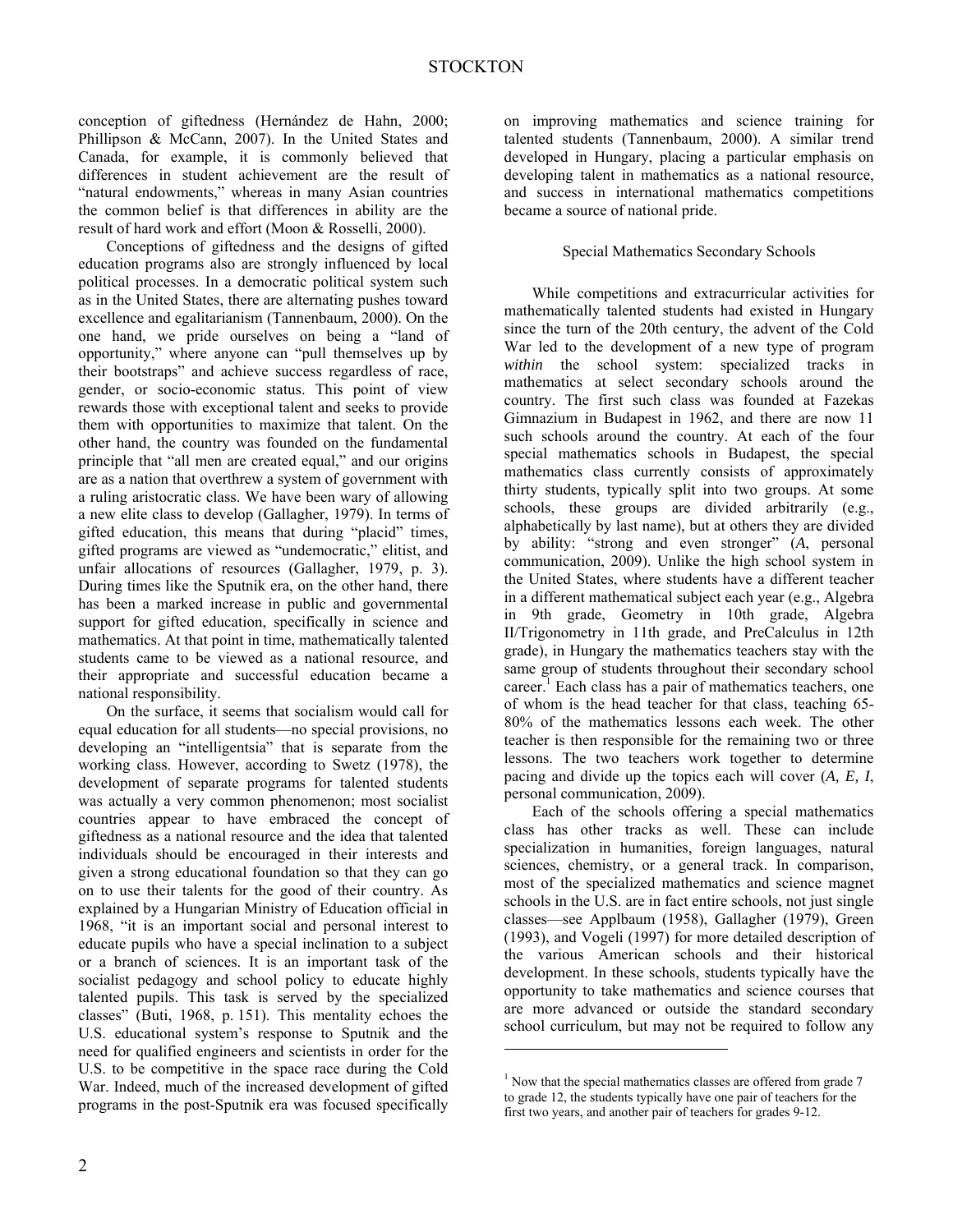particular track. While the U.S. magnet school system may serve a greater proportion of students than the Hungarian special mathematics classes, the level of specialization in a single subject does not appear to be as high.

Interestingly, in Hungary there is no distinction between separate mathematical subjects—each year, students are enrolled in "Mathematics" and the teacher has control over when and how various topics are covered. This is very different from the traditional U.S. mathematics track, where students step through a sequence of distinct courses. One interviewee explained the benefits of the Hungarian approach in developing a richer understanding of mathematics as a whole:

We have no [separate] courses—mathematics is mathematics. Just one mathematics. For me it would be… of course I can imagine myself like in the university I teach Algebra only… but here especially in high school, you are so free to put things together and show students the relations between certain aspects of mathematics. It's a false image of mathematics, a working mathematician is of course a specialist working in a field, but as a cultural heritage you cannot split mathematics into sequential, distinct courses. (*E,* personal communication, 2009)

The fluidity of topics combined with the fact that a teacher stays with a single group of students for at least four years means that teachers have the ability to determine the structure of the mathematics curricula within those four years. As one teacher explained, "you can design the arc, how you build mathematics. That's beautiful. It gives you a lot of freedom, and that's very good" (*A*, personal communication, 2009).

In keeping with the traditional model, current special mathematics classes continue to cover material beyond the normal curriculum and cover standard topics more in depth, rather than speeding ahead to college-level mathematics. As László Lovász recalls from his own and his son's experiences in the special mathematics class at Fazekas as compared to their time in the United States, "[in Hungary] there was no great pressure to run ahead, and try to accomplish, say, half the undergraduate curriculum; that was not the goal. The goal was to learn what mathematics was about and to become good in problem solving" (in Webster, 2008). According to interviewed teachers, one of their pedagogical priorities is to help students feel the excitement of discovery in mathematics (*E, H*, personal communication, 2009). This is often accomplished through the use of interesting and challenging problems as a way to explore the material, rather than a standard lecture format.

Special math students could just be mesmerized by giving them problems and actually getting together questions that are so far unanswered. It's really inspiring for them. That's the point when

they really understand that mathematics is an open discipline. And they realize that even with basic knowledge and basic tools you can get to a point in mathematics where you are actually the creator. According to my experience, this is one of the most inspiring tools. (*C*, personal communication, 2009)

Although some textbooks have been published for the special mathematics classes, they appear to be almost never used, and the small size of the prospective audience limits prospects for new editions. Rather than being organized by grade-level as standard textbooks are written, the special mathematics books are a collection of small volumes on particular fields of mathematics, including Analysis I, Analysis II, Computer Science, Geometry, Logic, Vectors and Coordinate Geometry. They do not cover the entire curriculum, serving more as supplemental or optional material (*A*, personal communication, 2009). More commonly, teachers use an "exercise book"—a collection of problems, with no topical explanations or descriptions—and also incorporate problems gathered from past competitions, mathematical journals, or other Hungarian problem books. There is a long tradition in Hungary of teaching problem solving (Pólya, 1988) and problem posing, both in competitions and in the classroom. Multiple teachers interviewed described their pedagogical approach as primarily consisting of problem selection; in particular, crafting sequences of problems that lead students through the subject step-by-step. Lajos Pósa, member of the first special mathematics class and known throughout Hungary for his development of a series of camps for talented students, described how he selects problems when working with different types of students:

There is also a big difference in how to bring the discovery approach to different types of students, such as in how to choose the problems. The method involves building a staircase to the goal, and with regular kids you need smaller, more frequent steps whereas with talented students the steps can be a little further apart/steeper. (Pósa, personal communication, 2009)

As another teacher explained, his goal in problem posing is to "make them think. And then let them think" (*A*, personal communication, 2009). The additional hours per week that students spend on mathematics allow for this level of indepth exploration and discussion of problems, while still covering the standard, required curricular material. Students spend time working through a problem individually or in small groups, and then discuss the results as a class. The emphasis on problem solving also has led to an increased focus on proof writing, as students are required to explain the reasoning behind their own discoveries rather than having the result taught to them directly (*H*, personal communication, 2009).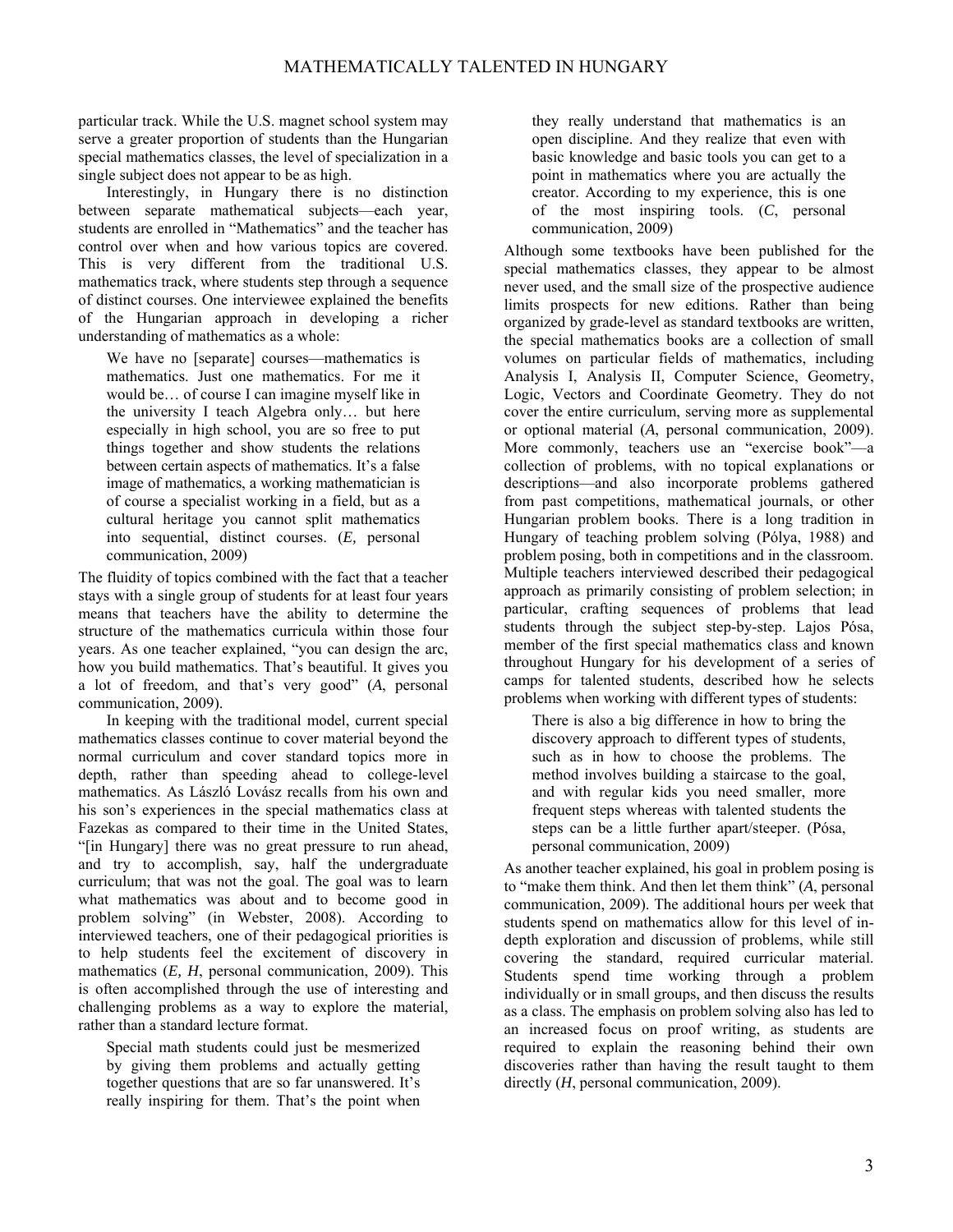Assessment consists of a combination of written and oral exams. During class discussions students frequently are prompted to explain their reasoning or are asked to come to the board and write out their steps for the rest of the class to see (*I,* personal communication, 2009). In many of the classes observed, the teacher repeatedly asked, "Did anyone get a different solution?" or "Did anyone solve it a different way?" rather than stopping after one solution, or only showing the standard algorithm. This approach emphasizes the connections between different areas of mathematics and encourages the development of mathematical creativity. Mathematical creativity is further encouraged by the rewarding of "clever failures," as Wieczerkowski et al. (2000) suggested—even students who make a mistake in their solution are often congratulated for the progress they did make and for how their approach contributes to the richness of the whole class's discussion (*E*, personal communication, 2009). Other students will then be asked to find a counterexample or a flaw in the proof, or if multiple solutions were presented, the class may discuss which method they prefer and what are the mathematical merits of each approach. Another interviewee encourages students who have already solved the problem to give a mathematical hint to the rest of the class, or to ask "the next question" and attempt to generalize their solution (*H*, personal communication, 2009). This emphasis on problem solving, discussing multiple paths to a solution, and problem posing reinforces Hungary's long-standing tradition of mathematics competitions.

#### Extracurricular Programs

One of the most famous mathematics competitions in Hungary, the Eötvös Competition, is considered "the first mathematical Olympiad of the modern world" (Koichu & Andzans, 2009, p. 287). Founded in 1894, it was designed for students who had just graduated from secondary school. The competition consisted of three questions based on the mathematics of the secondary school curriculum. The competition was designed to test problem-solving ability and mathematical creativity more than sheer knowledge. As one winner of the prize explained, "the problems are selected, however, in such a way that practically nothing, save one's own brains, can be of any help … the prize is not intended for the good boy; it is intended for the future creative mathematician" (Rado, as quoted in Wieschenberg, 1984, p. 32). Again, the emphasis is more on creativity and explanation of one's reasoning than it is on demonstration of factual knowledge the way many assessments in the United States are set up.

The prominence of the Eötvös competition soon led to the development of a wide variety of supporting activities designed to help prepare students for the competition, including the publication of new types of problems each

month in the journal KöMaL, the initiation of KöMaL's own year-long competition, and the formation of afterschool "study circles" for interested students to spend additional time working on problems and practicing for the competition. Later, more competitions were founded at the school, local, regional, national, and international levels, with local competitions often serving as "feeders" into the larger, nation-wide competitions. When the first special mathematics class was founded in 1962, students were invited to the class on the basis of their results in a local Budapest competition. In this sense, the traditional Hungarian system for educating mathematically talented students could be considered "competition-driven." Competitions were used to determine the input to the system; they drove the development of the content of the system both in the school curriculum and in supporting extracurricular activities. They were used to measure the output of the system and to rank students, teachers, and schools according to their competition results. The Hungarian approach served as a model for many other countries in Eastern and Central Europe, the former Soviet Union, and the United States (Koichu & Andzans, 2009, p. 289).

One competition is considered in a separate category from all the rest. It emphasizes careful thinking and stamina over speed, lasting an entire school year rather than a few hours. This is the competition run by the journal KöMaL, which publishes problems each month to which students submit solutions and accrue points over the course of the year. The KöMaL journal and competition have played a significant role in the development of mathematically talented students in Hungary over the past century, in no small part because of the prominence of previous winners:

This can be stated for sure: Almost everyone who became a famous or nearly famous mathematician in Hungary, when he or she was a student, they took part in this contest. I actually personally do not know anyone among them who would be a counterexample to that statement. (Peter Hermann, KöMaL editor, in Webster, 2008)

As Csapo (1991) pointed out in *Math Achievement in Cultural Context: The Case of Hungary*, the expectation of success based on previous success has created a kind of self-fulfilling prophecy in Hungarian mathematics education. In other words, the tradition of excellence breeds excellence. In the online introduction for *C2K: Century 2 of KöMaL* (1999), one of KöMaL's special English-language issues, the editor shares a particularly appropriate story about the value of tradition:

There is a joke about an American visitor, who, wondering about the fabulous lawn of an English mason, asks the gardener about the secret of this miracle. The gardener modestly reveals that all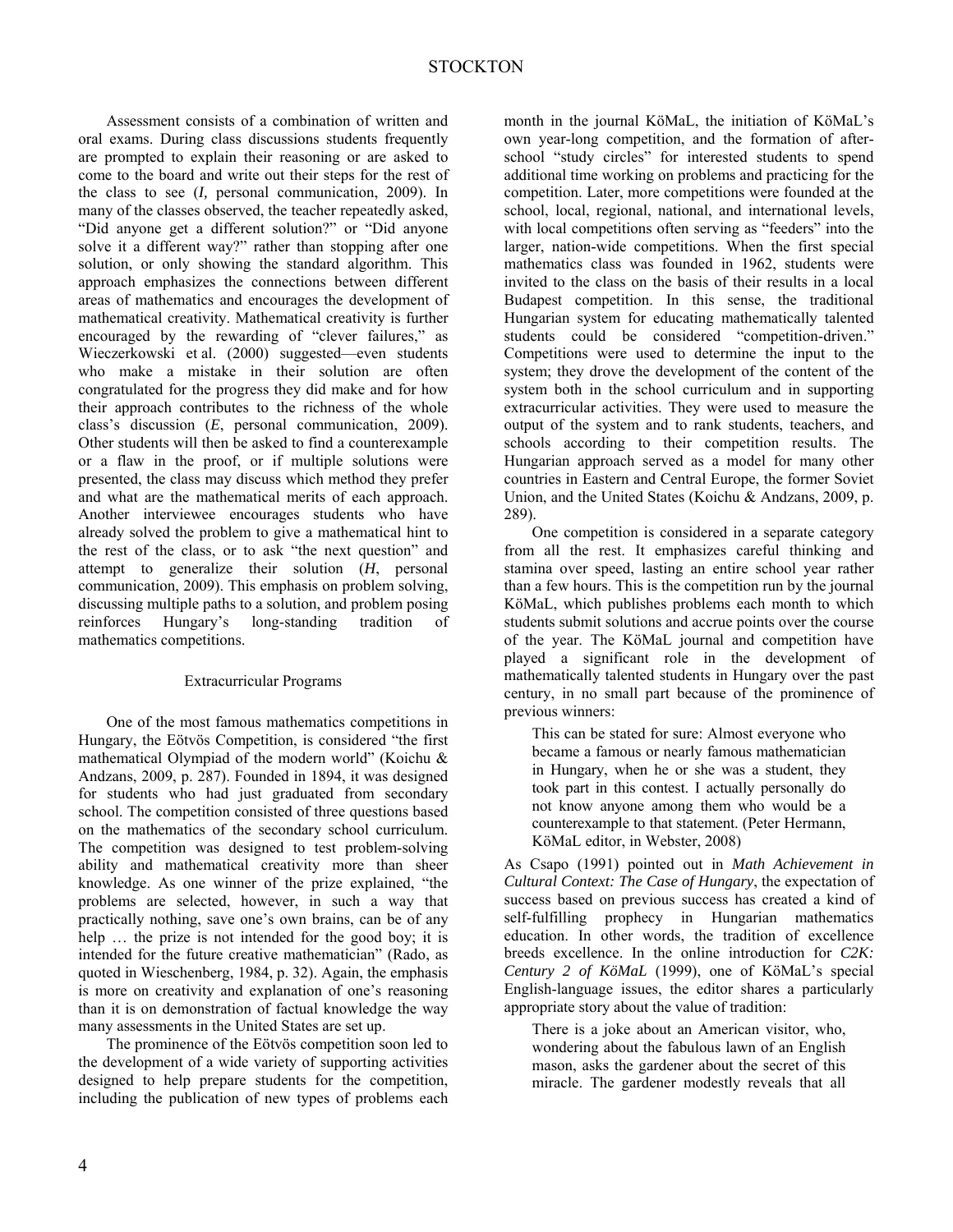that has to be done is daily sprinkling and mowing once a week.

- So very simple?
- Yes. And after four hundred years you may have this grass. (Berzsenyi)

In fact, the story of the English gardener reflects not just the more than 100-year heritage of KöMaL, but also the value of engaging in mathematics on a regular, sustained basis, which is one of the key features of the KöMaL competition. The long duration and continuous effort required make the KöMaL competition quite different from other national and international competitions, and also make it one of the cornerstones of Hungary's approach to encouraging and identifying mathematically talented students.

#### Conclusions

A tradition of excellence in mathematics in Hungary may be one of the driving forces behind Hungarian students' continued success today, but it is not the only factor. Hungary also presents a good example of the impact individual mathematicians and educators can have on entire generations of future mathematicians, from Lipot Fejér in the beginning of the 20th century to Lajos Pósa in the past two decades. This individualized aspect of the Hungarian system could be hard to duplicate in a system as widespread as that in the United States. It may be possible, however, to introduce some of the Hungarian innovations on a smaller scale. One school district or state may be able to reproduce an environment very much like that in Hungary, since they have local control over establishment of special schools, choice of curricula, etc.

Although Hungarian teachers cite cultural tradition rather than educational theory as the motivation and basis for their approach, the special mathematics classes and wide range of extracurricular activities provide numerous examples of problem posing, as suggested by Kilpatrick (1987) and Silver (1997), and support the mathematical creativity research conducted by Sriraman (2008a, 2008b). Just as Sriraman (2008a) suggested, students are able to develop their mathematical creativity when they are given "non-routine problems with complexity and structure, that require not only motivation and persistence but also considerable reflection" (p. 27). Further analysis of the problem sequences designed by some of Hungary's top mathematics teachers could help introduce American teachers to this discovery-based approach. Efforts are ongoing to translate more of the problems into English to make them a more accessible resource for teachers and students around the world.

All of these pedagogical techniques reflect the Hungarian tradition of teaching students how to "think like a mathematician" rather than just perform calculations, epitomizing the distinction Wieczerkowski et al. (2000) made between "qualitative" versus "quantitative" approaches to mathematics education. This "qualitative" approach is also reflected in the structure of exams and competitions—in Hungary, multiple choice exams are extremely rare, and detailed proofs or written explanations are required instead. An emphasis on problem solving and development of mathematical creativity as opposed to just acceleration through the standard curriculum are hallmarks of the Hungarian mathematics education system for talented students. This likely contributes to Hungary's output of so many productive mathematicians and suggests a model that programs for talented students in the United States could follow as well.

#### References

- Applbaum, M. (1958). *A survey of special provisions of the education of academically superior students in the United States*. Ed.D. dissertation, Teachers College Columbia University. Retrieved from http://pocket knowledge.tc.columbia.edu/home.php/viewfile/10415
- Berzsenyi, B., & Olah, V. (Eds.). (1999). *C2K: Century 2 of KöMal*. Budapest: Roland Eötvös Physical Society.
- Buti, E. (1968). *Public education in the Hungarian People's Republic*. Budapest, Hungary: Tankönyvkiadó.
- Connelly, J. (2010). *A tradition of excellence transitions to the 21st century: Hungarian mathematics education, 1988–2008*. Unpublished doctoral dissertation, Columbia University.
- Csapó, B. (1991). *Math achievement in cultural context: The case of Hungary*. Paper presented at 11th biennial meetings of International Society for the Study of Behavioral Development. Minneapolis, MN: Symposium on Culture and Mathematics Learning*.*
- Gallagher, J. (1979). *The education of gifted and talented students: A history and prospectus*. Washington: Council for Basic Education.
- Green, J. (1993). *State academies for the academically gifted.* Bloomington, IN: Phi Delta Kappa Educational Foundation.
- Hernández de Hahn, E. L. (2000). Cross-cultural studies in gifted education. In K. Heller, F. Mönks, R. Sternberg, & R. Subotnik (Eds.), *International handbook of giftedness and talent* (pp. 549–561). Oxford, UK: Elsevier Science Ltd.
- Kifer, E. (1989). What IEA studies say about curriculum and school organization. In A. Purves (Ed.), *International comparisons and educational reform.*  Alexandria, VA: Association for Supervision and Curriculum Development.
- Kilpatrick, J. (1987). Problem formulating: Where do good problems come from? In A.H. Schoenfeld (Ed.), *Cognitive science and mathematics education* (pp. 123–147)*.* Hillsdale, NJ: Erlbaum